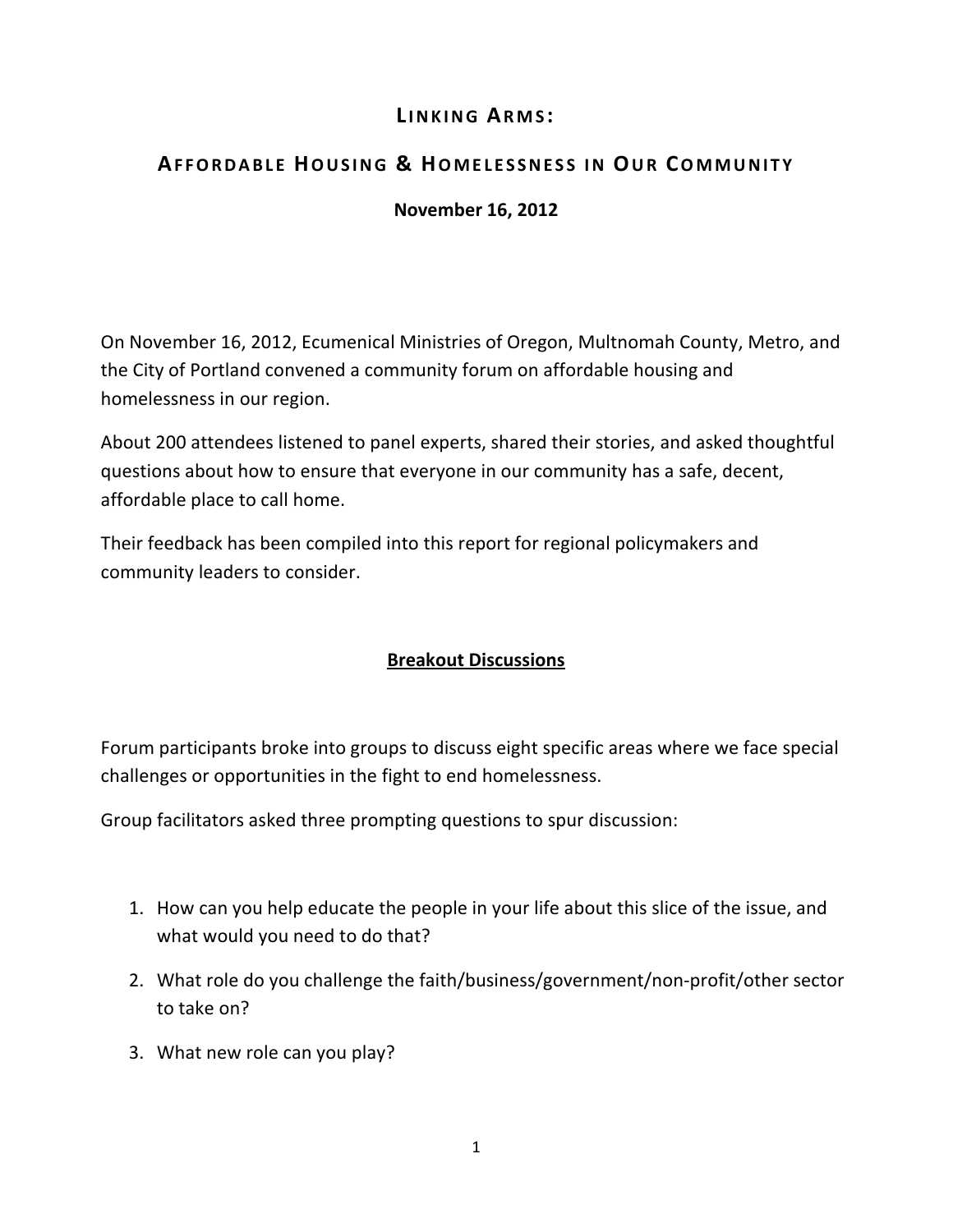## **Group Feedback**

A scribe took notes on each group's summary of its conversation.

#### *Challenges Facing Women*

*Facilitator: Portland City Commissioner Amanda Fritz* 

- What is working: Connection between homeless service providers and Domestic Violence providers.
- Gateway Center.
- Safe shelter, need more shelter like this.
- Barriers: Lack of access to care for those in foster care system, rules of shelter can cause people to get kicked out of beds.
- Lack of mental health services.
- Good things happening!
- Too many are invisible, call on men.

#### *Employment*

*Facilitator: Seth Lyon, Multnomah County* 

- Diverse group with cool ideas.
- Public/private partnership = employers and job trainers need to connect and share goals.
- Bring new business in the community with incentives and make sure business provides living-wage jobs.
- Make farming a focus, maybe we moved too far away from day labor market.
- Staying in your lanes bring people together who do different things and focus on specialty.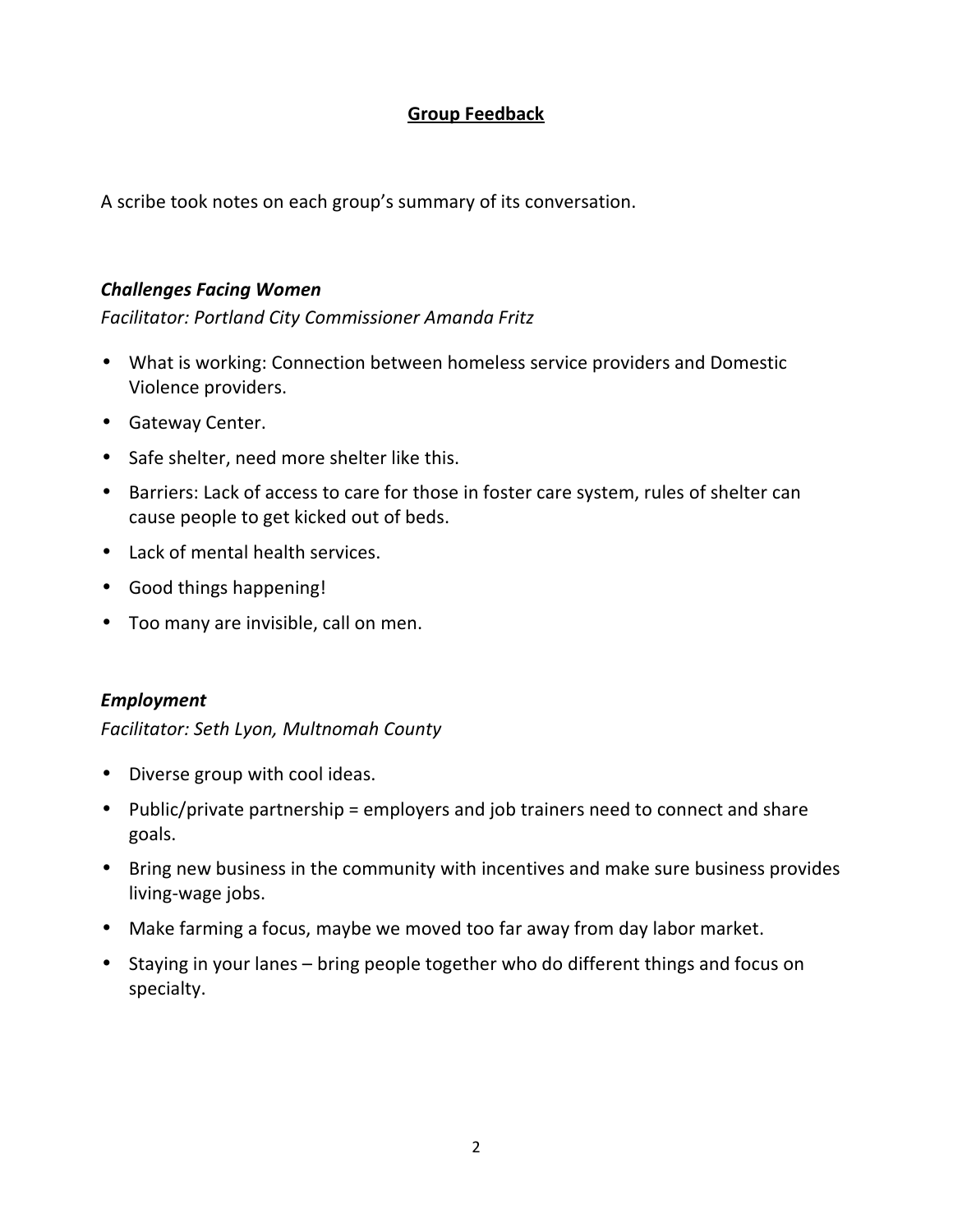### *Legislative & Systemic Barriers*

*Facilitator: Kirstin Juul, Rose Haven* 

- Get the word out to people who don't understand.
- Decriminalize homelessness (i.e. camping).
- Look at government for revenue sources.
- Very serious topic for everyone how do we engage neighbors?
- R2D2 as learning tool can be expanded upon as model.
- Need to voice opinion on all levels of government.
- Get involved with Sisters of the Road, Section 8 reforms.

## *Alternative Housing Models*

*Facilitators: Cole Merkel, Street Roots* 

- Good conversation from R2D2.
- Define alternative housing a place with resources, safe, community-based, open, run by those who use it.
- Other models: shelters, recovery centers, etc.
- Models meet immediate needs of those using them.
- City needs to lend support no city code written about this [unspecified] model.
- Public support and education is vital, have been to Eugene promoting model.
- Positive: change perceptions, R2D2 stop on Chinatown tour, promotes ownership of neighborhood and safety, community has softened impact of not having homes/houses.
- 1,700 people sleeping outside, end camping ban, shift from homelessness to houselessness.
- Break stereotypes.

### *Families*

### *Facilitator: Annie Heart, Family Bridge*

• Need ourselves to be better educated. Know what others are doing in community, know other agencies.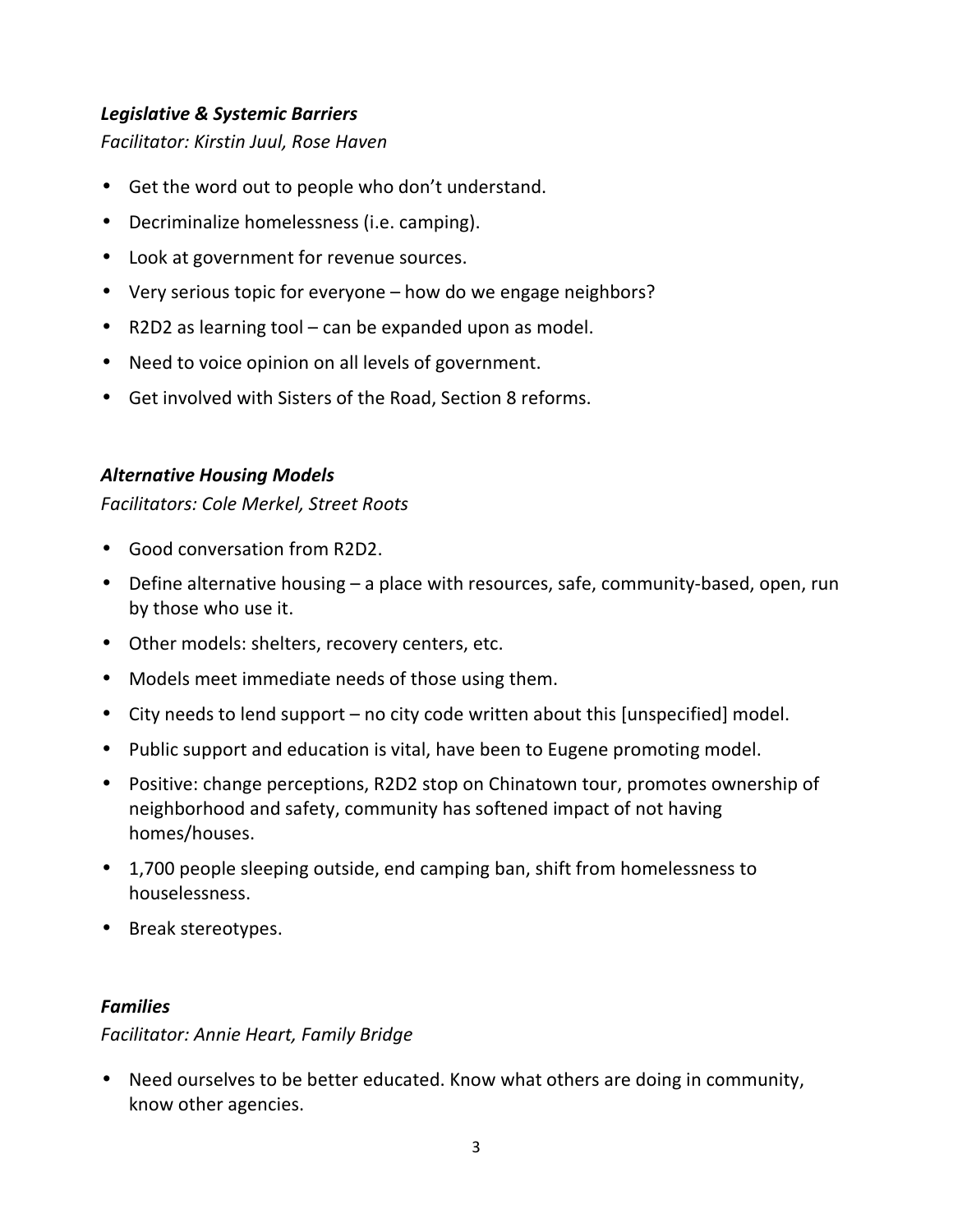- What role should different sectors have? We are all concerned with same issues. We all care about children – an education opportunity.
- Know demographics and data.
- Need to be a resource and stand for more resources stand with politicians who are taking a stand.
- Need training tools.
- What new role can we play? Each of us can make a difference.
- Make a faith forum.
- Go to schools and classes about issues kids will pass info to parents.
- Be a role player and voice.

## *Healthcare Transformation*

*Facilitator: Rachel Post, Central City Concern* 

- Reps from County, City, Nonprofits, Faith.
- Partners and providers need more education about CCOs and transformation.
- Many questions: How are savings going to be realized by leveraging services?
- Efforts to develop workforce of community health workers people of the community – not old model, but more flexibility.
- Support services we know to be effective will be better funded.
- Objective is to reduce health care costs by 2% Obama Admin. Infuse 2 Billion reduce costs 8% over 10 years.
- More people covered by OHP how do we assist people to get enrolled? Need to make sure everyone is covered who is eligible.
- OHP revise CCOs requirements for paying for supportive employment services?

## *Changing Public Perception*

*Facilitator: Tony Bernal, Transition Projects* 

- Is there a single perception? What is it?
- People on streets, people asking for money are the homeless is the perception, but there are many hidden individuals.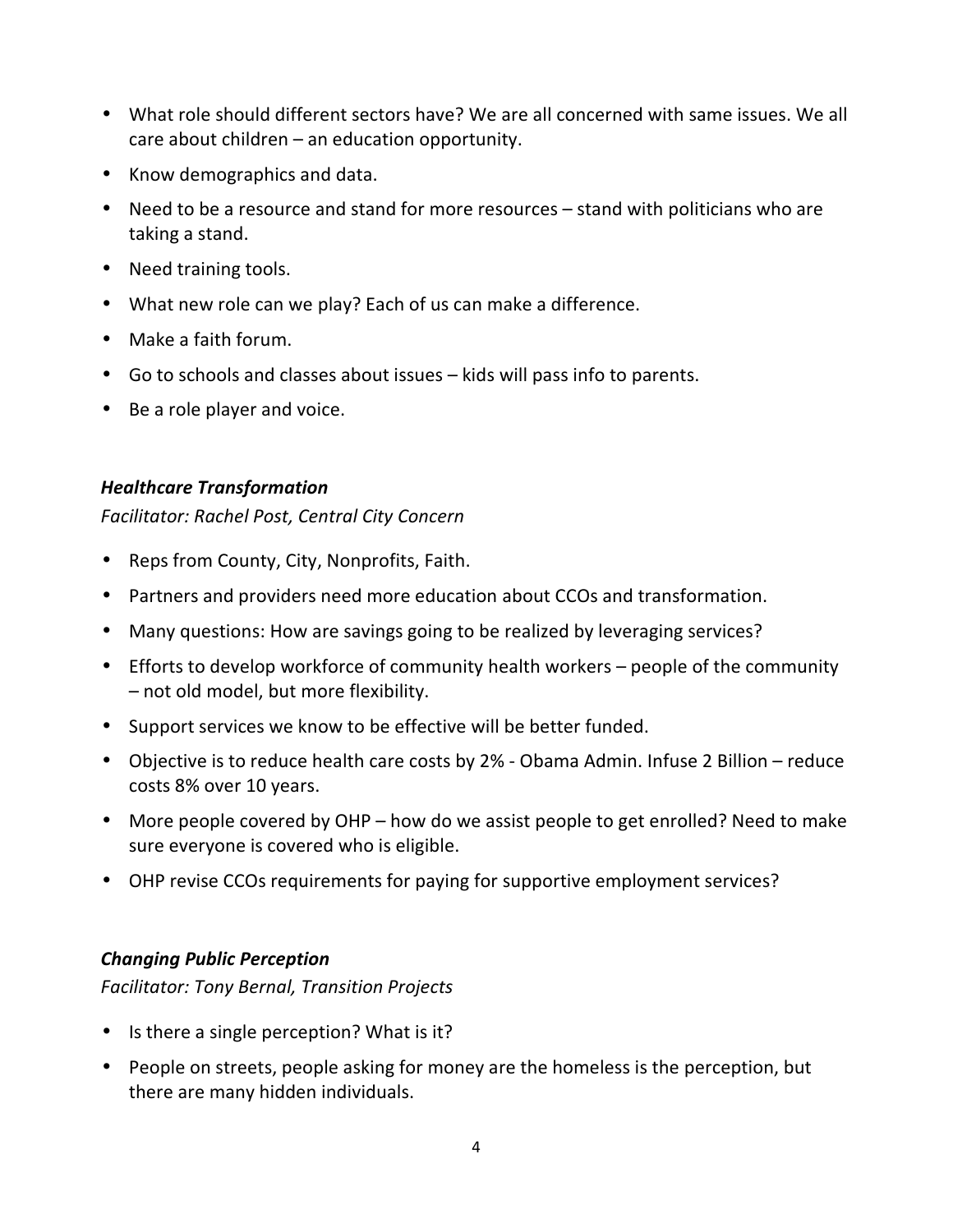- Enthusiasm for plunges.
- Educate ourselves about variety of homelessness moving, couch surfing.
- Challenge everyone to listen to stories, engage corporate volunteers.
- Need to market homeless issues.
- Need to engage in work and move beyond just being supportive.

#### *Mental Health*

### *Facilitator: Bill Boyd, JOIN*

- Big picture: What is mental health?
- Should we look at alternate views of mental health look at it as spaces between us, Open Dialogue from Finland.
- Who gets to define it? Is the participant equal in the process? Are they being heard?
- In crisis situations: insurance.
- People with alternate views of situation.
- When someone presents a challenging interaction how do we move forward and listen?

### **Comments & Questions for Further Discussion**

Throughout the Forum, participants were asked to write down their ideas and questions about affordable housing and homelessness.

### *Questions to Consider*

- What is being done in Portland to address human trafficking? Homelessness and human trafficking go hand-in-hand. Especially in regards to youth.
- The youth continuum continues to serve an aging population, with the average "youth" being 21+ years old. Where are the "Youth" 18 and under and how are we serving them?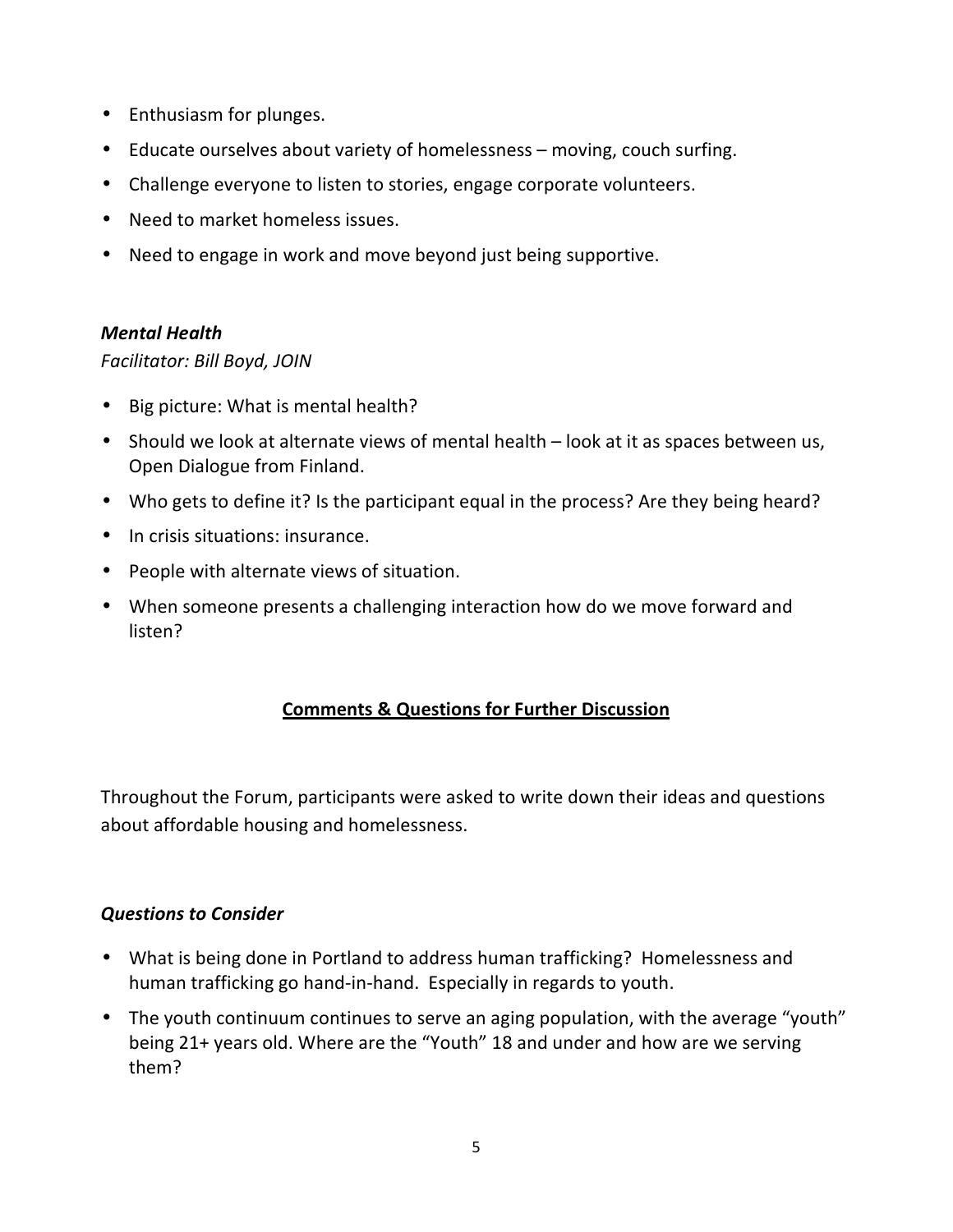- What is the impact of the ex-offender on the houseless issue in the Portland metro area?
- Following up on the use of parking lots Beyond religious organizations will the city support neighborhood associations in the effort to connect with local business in support of private/public relationships ease regulations and restrictions for helping homeless?
- Domestic violence shelters have been challenged with housing a larger population of homeless women and children than what our missions and funders hold us to. We are desperate to connect closer to the homeless agencies & communities and have begun to make these steps. How can we make this happen and how can we have county and city support?
- Where can limited and small foundation dollars make the most impact?
- If you can waive code requirements for vehicles why can't you waive code requirements for Right to Dream Too?
- It currently seems as though the homeless/houseless are criminalized. What partnerships are needed to change this?
- So many of the homeless talk about wanting a job as the single most important way to restore their dignity and get off the street into an apartment or home. Partner with employers! Why isn't there more conversation about creative employment opportunities, outreach plans for training, talking to employers partnering for jobs rather than money?
- What about shelter for couples married for more than 10 years, no children? They always try to separate us! Not in an abusive, alcohol, or drug addicted relationship. I feel like the Caucasians are now the immigrants.
- For Portland homeless family solution- how do you handle the information sharing and confidentiality issues with you coordinated intake and sharing of the "one piece of paper" intake process?
- Why are alternative foundation models thought of as unacceptable?
- One speaker people "here are on their own." Yet there are not enough jobs for all people to have income. Why can't leaders commit to WPA program to get people working?
- Why are people of color over are represented? Where do vets fall in the homeless picture?
- Will the city work with a non-profit houseless group? Work on houseless issues.
- Why are we fining R2D2? Wouldn't supporting them be an easy step to getting people a little safer and a little closer to getting off the street?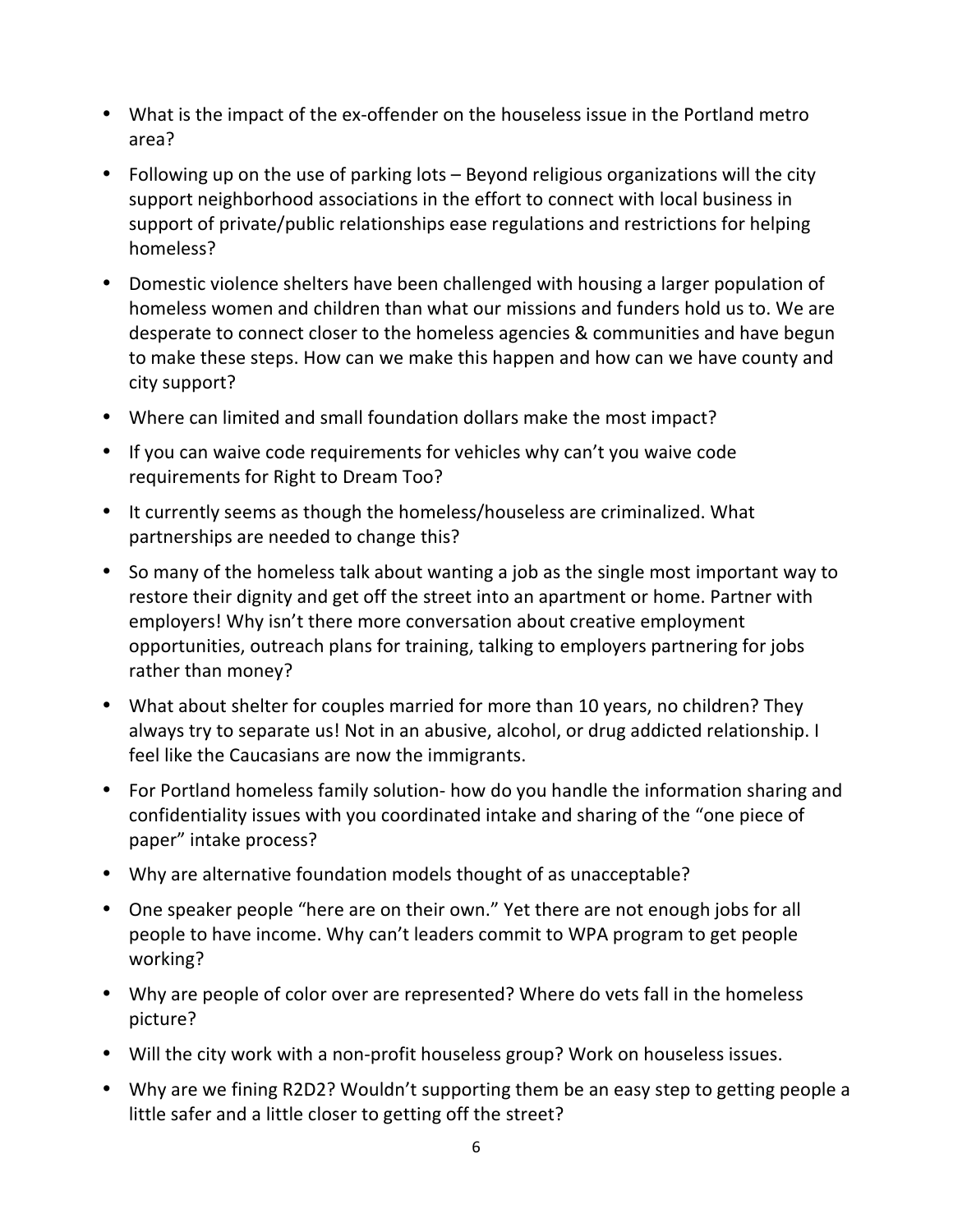- What specifically would you like the city and the counties do to help assist those experiencing houselessness? – Mama Chewy & Michelle.
- Why not let people sleep in the building instead of in their car?
- In regards to surveys conducted by business or government agencies, can houseless people be allowed to help create surveys with you, rather than just take surveys about information you want from them?
- Can government agencies find any large federal grants to apply for to help get more resources for the houseless? ( Not sure how the process works.)
- How do federal guidelines impact who you can help?
- There is much talk about a lack of housing, yet there are many empty apartment buildings, condos, and The Grove Hotel standing. What about using some or all of those?
- With affordable housing can we sign up? Where do we sign up?
- Are you all willing to change your perception of reality itself and go through an ideality change in order to live in a world that works for all, people and planet?
- Portland says it's a city that works, could they work with an idea that works? R2D2 cause the city 0 cents, would that help?
- I hear those who are living outside using the term "houselessness" this morning rather than "homelessness." Is this a trend in our language around a sensitivity to the terms we use to describe or friends who are living on the streets?

## *Comments and Ideas*

- We need to move towards processes that move away from the "certainty" of facts and move toward dialogue and other tools that actually change the nature of how we do relationships with people. We need the change of heart and openness to changing our minds.
- "Purpose of government is to lift up those who have need- not further aggrandize those that have more than enough…" ( a rough paraphrase of F.D.R) Let's look seriously at the government deals – developments and public private partnerships etc- demand they pay fair wages and support union rights.
- Let's continue a new source of revenue for our many needs, including homelessness. As the only tourist destination of the top 50 without a food and beverage tax we fail to take advantage of our famous cuisine. Tens of millions of dollars in revenue. Ashland and Yachats are Oregon examples.
- WPA program needed!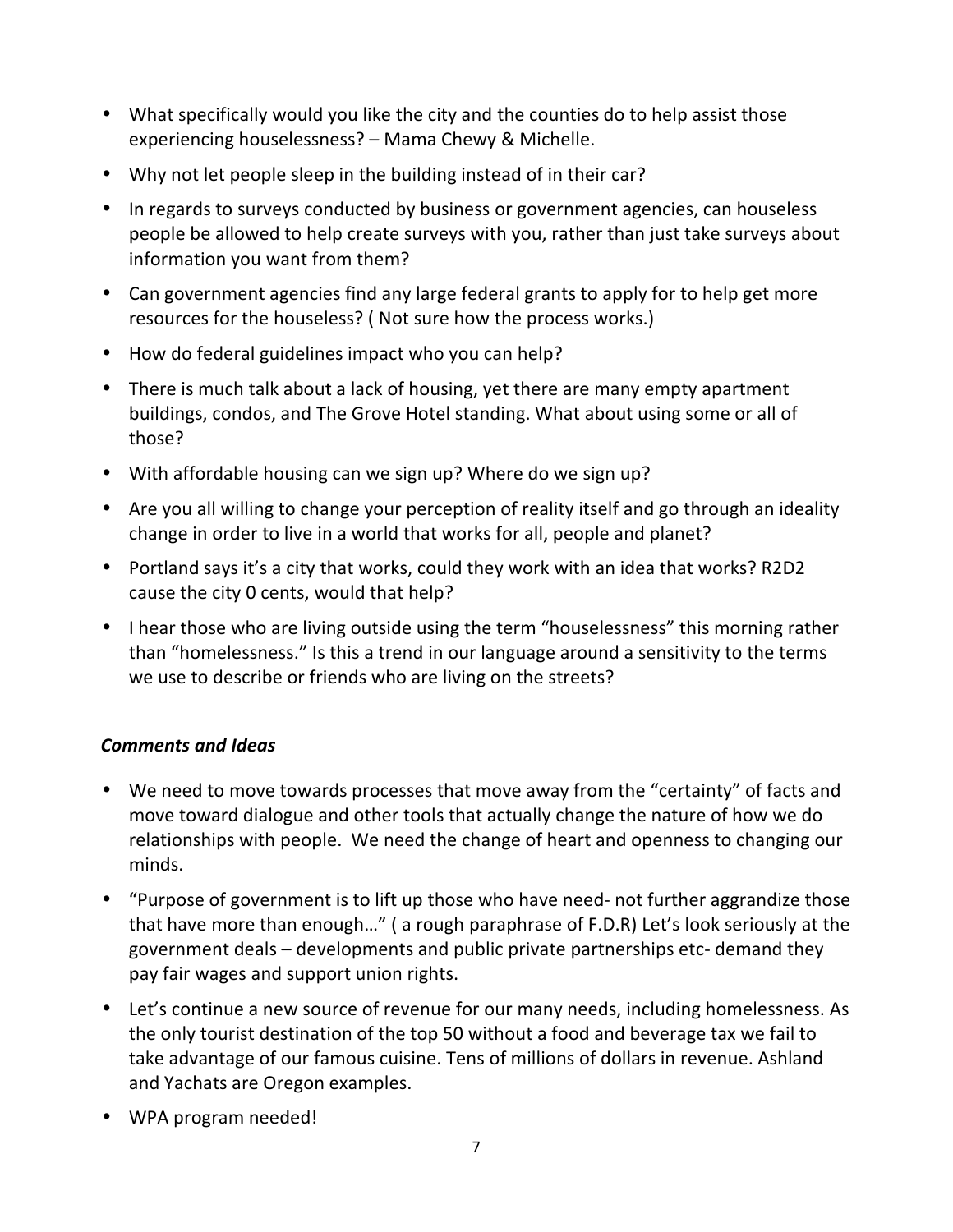- Oregon's racial disparity and racial disproportionally. In Oregon's DHS/CPS/CSC runaways who feed into human trafficking in Oregon as number one in the nation. Highest number of homeless children= Oregon. How are you going to deal with this issue? This is a mental health issue for children and youth which is child abuse by Oregon DHS who remove children for safety reasons.
- Stop assuming that we're addicts. What do you qualify as family? My husband and I have no children nor do we use drugs or alcohol. Caucasians are in the ranks of homeless people. Homelessness ends with a set of keys.
- Let's do a joint opinion piece for The Oregonian! Let's update the summit format by integrating more technology and less passive listening. Let's make this an annual regional event I'd give it a budget line. Nice worker everyone! – Rev. Kate Lore.
- Your city already has a grassroots answer to immediate survival after trauma. That is already being consulted state wide by active members of Dignity Village Inc. I have been to Ashland, Eugene, and Cottage Grove Oregon showing the models adoptiveness in many facets of severity. If the council, PHB and PDX would get behind what we're already doing by helping me and our outreach team administrator what is there on paper that has worked for 12 years so far.
- Money to help out the homeless with services for bills, transportation, and more places to sleep.
- There has been an emphasis placed on homelessness both in terms of spending priorities and policy priorities. But the affordable housing aspect seems lost in the discussion. What would you consider a fair balance of time, energy, and resources spent on each?
- Please discuss what the county (city) is doing about homeless/ housing in Portland. What is currently available o the homeless families? Does your ten year program have immediate solutions?
- Instead of continuing the winter of financial cuts to social services how do alternative solutions play a part?
- This was worthwhile but far too reared, and too "one way". For an event called "Linking Arms," there was not enough opportunity for dialogue. The divide between "provider" and "receiver" of services was disappointing. Los of good information, nonetheless.
- Safe housing a long term indefinite place to stay for those who are underemployed/ unemployed; those who are also attending college or no. These people don't want to be housed with people with problem issues like alcohol, drug abuse, mental health issues, criminal background, disabilities, veterans etc. These people are homeless due to the economic recession for no other reason. Portland's plan to end homelessness doesn't address homelessness due o economic recession. These people need housing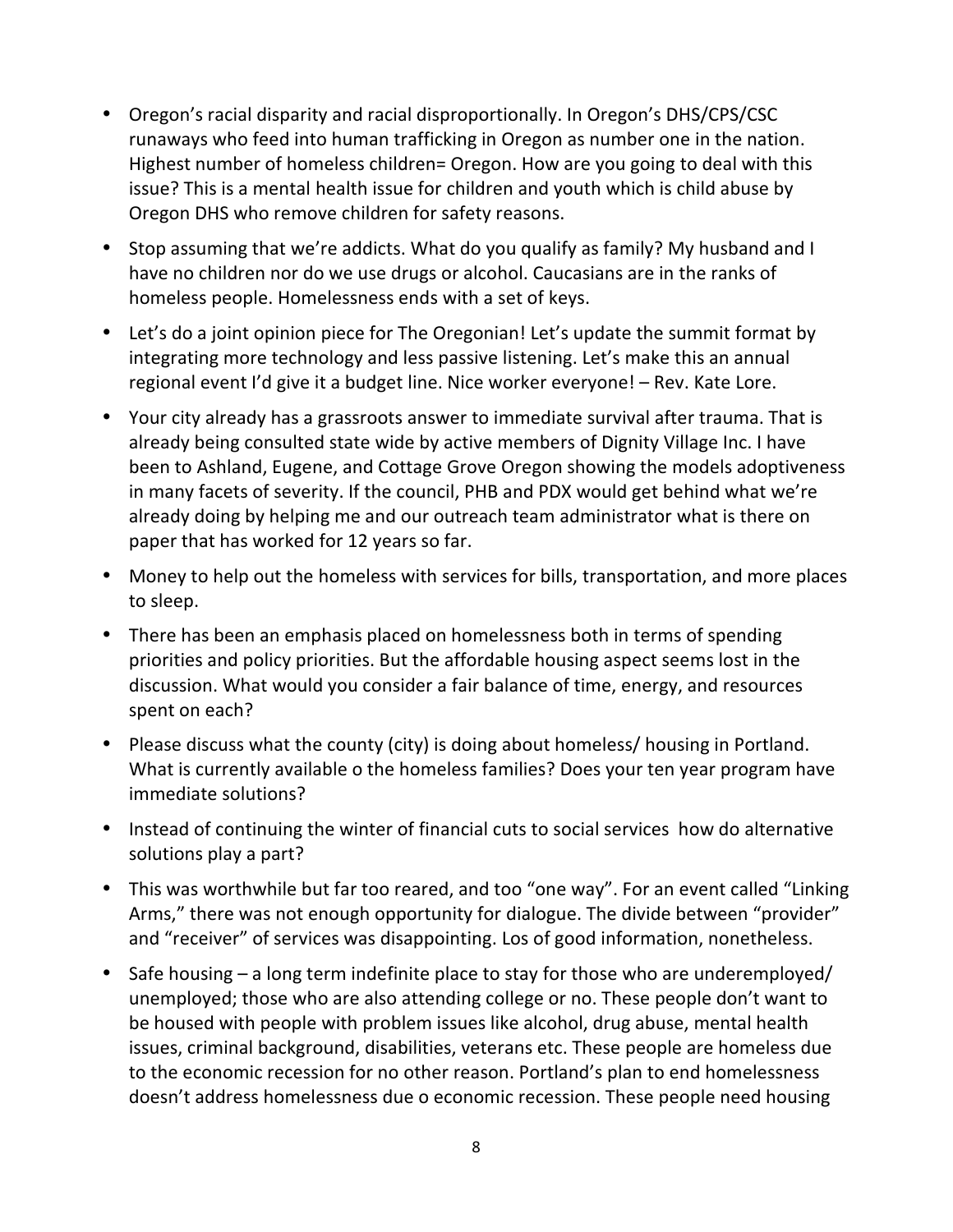until they are full employed and have saved enough money to rent a market rate home. They don't want to live in HUD or Section 8 housing. HUD told me waiting lists for Section 8 project based housing are supposed to be 2 months long. Currently the waiting list is 3 – 8 years long. Nothing has been said about hotel/motels vouchers. No single women's shelter has been built for 1 year. There are only 2 single women shelters in Portland, that's not enough. Create large resource books to be housed at city, county, metro, state offices, and libraries. The partnerships aren't published in street roots or on 211infor.org. Needs to be a 1 stop place for people to find these nonpublished resources.

- First of all, this summit needed to be at least a full day long, it felt very rushed. The dominant message being "were doing the best we can with meager resources".
- Domestic violence affects women and children in four ways. 1) Immediate crisis of violence. 2) Homelessness from past domestic violence situation. 3) Chronic trauma keeps women from becoming stably housed. 4) Domestic violence continues on the street as homeless families seek safety.
- Need to involved education from birth to twenty one in the discussions. Panels were great re: housing/partnerships, but where education of the children who are experiencing poverty/homelessness is.
- People don't only need to help with housing, we need to reclaim our own lives and be able to build our own homes, our own community relations, our own dreams. Helping people to be self sufficient, not only for themselves but for each other. Open markets need to happen. People looking for jobs should also be able to make and sell their own goods and services on the streets. People selling are and goods instead of drugs on the streets. The right to sell good and services with out being fined and harassed for trying to make an honest dollar.
- Stop the fines against Right to Dream too and embrace it as a model for communities of peer support where people can help one another, build skills, and meet their basic needs. There is not a one size fits all solution, but these are many solutions coming from the houseless community and they should take the lead and be given technical support and resources.
- Align economic opportunity systems (WIA, DVR, FSET, OED, TANF) with homeless service dollars and healthcare to implement evidence leased practice programming that is documented nationally in literature to assist those exiting homelessness in securing earned income; a light solution o ending homelessness.
- Need raisers for the panel.
- There are many more empty houses than there are houseless people. The financial institutions should be fined to raise revenue. Austerity is not the answer.